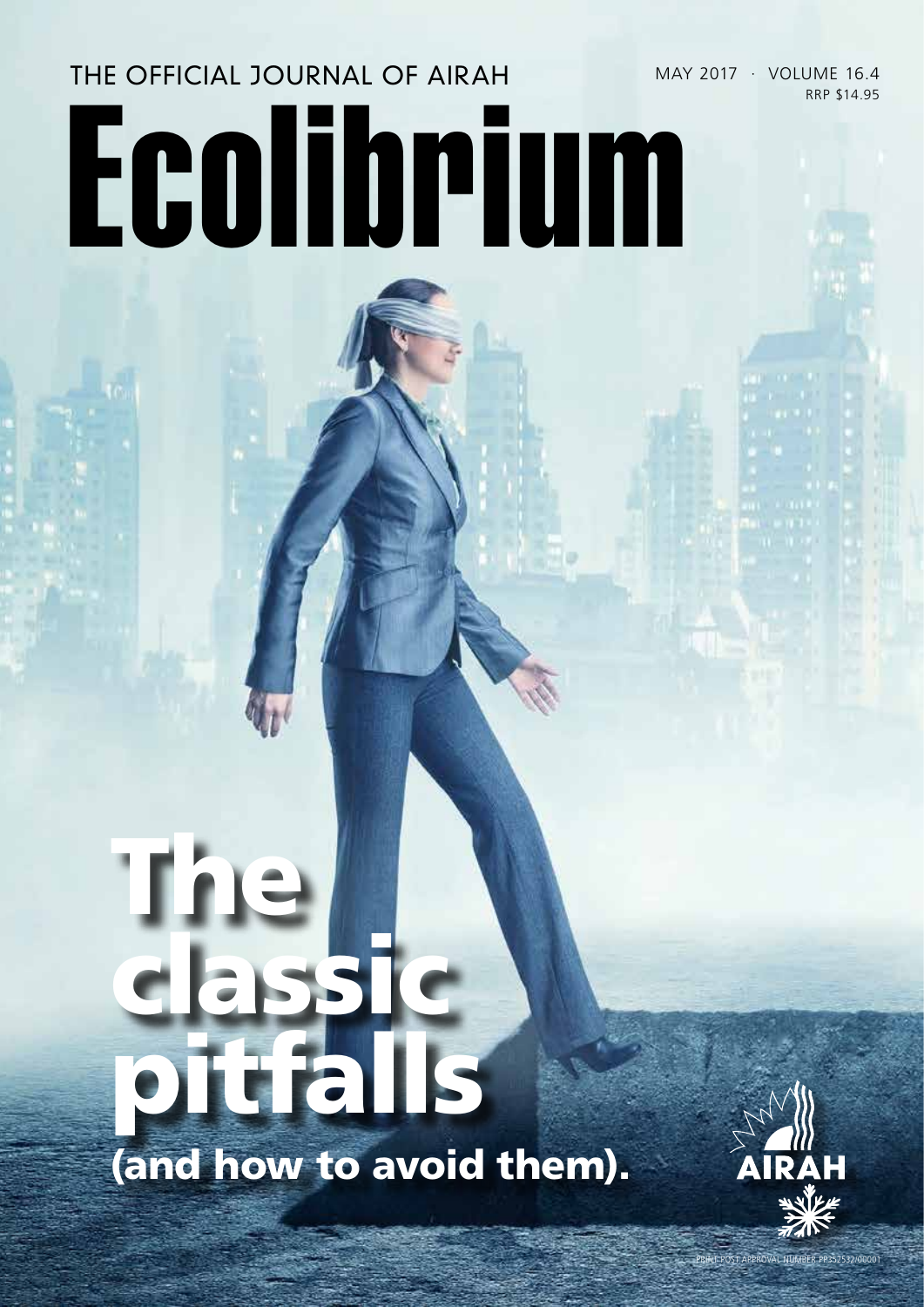AIRAH MEMBER PROFILE



### **THE PETA PRINCIPLE**

**Perth-based Women of AIRAH committee member Peta Blight, M.AIRAH, lives by a guiding rule: never be afraid to ask, "Why?"**

#### Ecolibrium: When did you first decide you wanted to be an engineer, and how did you get to where you are today?

Peta Blight: Well, when I told my mum I wanted to pursue sport she informed me she would kick me out of the house, so engineering seemed like the better option. I never quite grew out of the "Why" stage, which made mechanical engineering appeal, because it just explained why things did what they did.

My pathway into engineering was pretty straightforward: I had some great teachers and an aptitude for maths and science, so I went from school straight into university.

During this time I had a couple of vacation work experiences, one with an HVAC company as a mechanical engineer, and then one working in project engineering. This led to a graduate project engineering role where I had the opportunity to see a power station built from the ground up. Following this I was seeking more technical learning and got the opportunity to join Devlin Engineering and Management (DEM) and develop my skills in building services and mechanical engineering.



Peta Blight, M.AIRAH

#### Eco: How would you characterise your approach to work? What are the fundamentals to your philosophy and process?

PB: Generally, the work I get to do changes on a daily basis, so I need to be flexible in my approach. The main aim, however, is to approach with gusto and try and work through the engineering process to arrive at a solution.

The key learning I have had since starting at DEM is to believe in the fundamentals

and the process. Define the goal, then determine the potential solutions and make sure everyone is on the same page with what you are doing. Coordination and engagement are so important in achieving a good design.

#### Eco: Do you have a checklist you always follow at the start of a project?

**PB:** Not a checklist, but we do have a process. As a small consultancy we get the opportunity to work on a range of projects of all sizes and the process works for all of them; it's just the level that we go to that adapts to suit.

#### Eco: Are you open to new ideas, or are the old ways the best ways? Do you like to collaborate?

PB: I like new ideas; however, I also trust older heads because you need the best of both to come up with good solutions. I was always taught that good decisions come from experience, and experience comes from bad decisions. So I like to collaborate to take advantage of that prior learning.

#### Eco: What are your favourite projects you have worked on and why?

PB: Your first project is always a favourite, and mine was Yarnima Power Station, because I was able to see it from concrete pouring through to an operating site. It was my favourite because I met so many interesting people, learnt so many different things, and generally survived the process. I also enjoy site work, because you get to see the nuts and bolts.